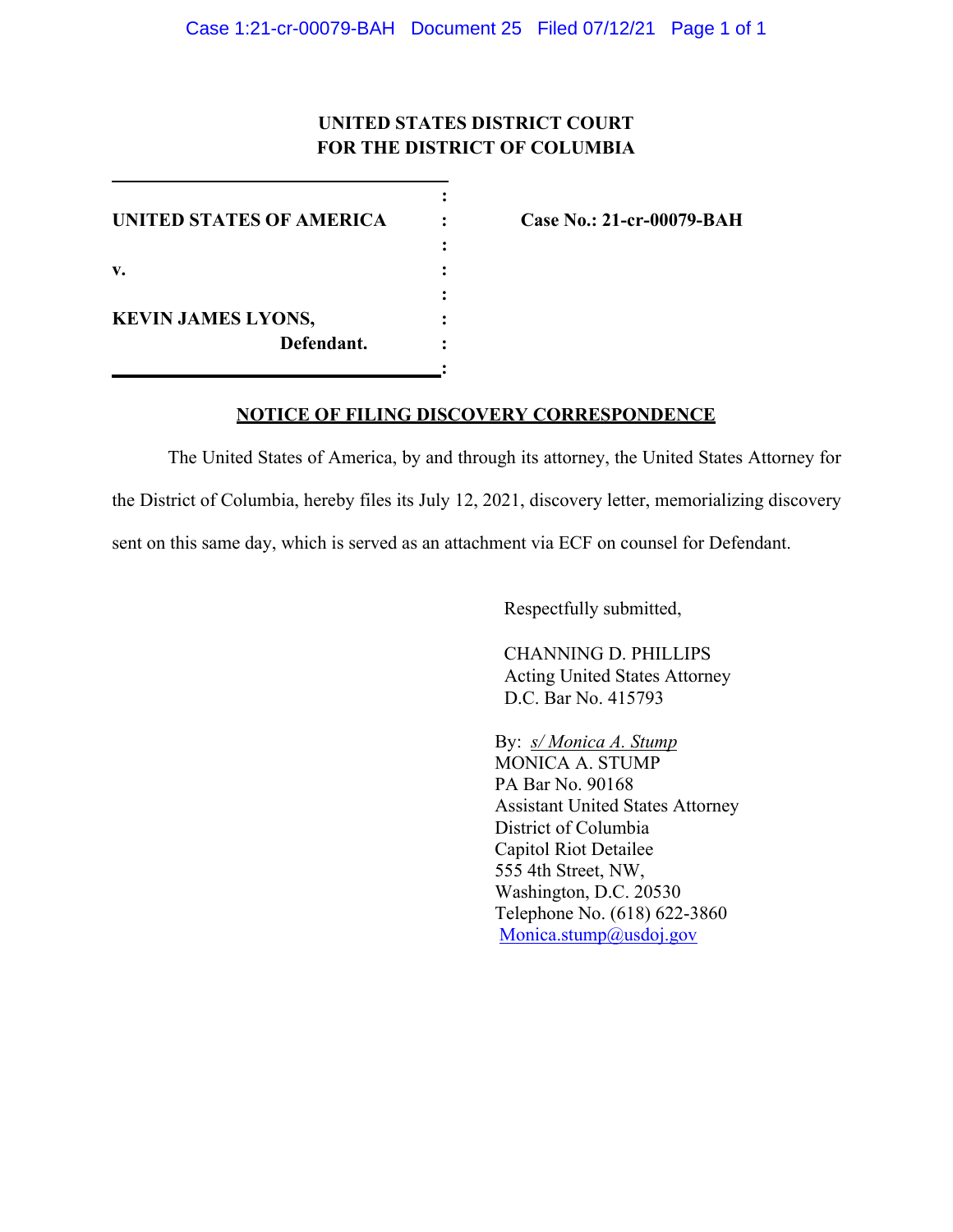### Case 1:21-cr-00079-BAH Document 25-1 Filed 07/12/21 Page 1 of 2



U.S. Department of Justice

CHANNING D. PHILLIPS Acting United States Attorney

*District of Columbia*

*Judiciary Center 555 Fourth St., N.W. Washington, D.C. 20530*

July 12, 2021

#### **VIA EMAIL**

Lawrence Wolf Levin Law Office of Lawrence Wolf Levin

> Re: *United States v. Lyons* Case No. 21-cr-79-BAH Discovery Letter No. 3

Dear Mr. Levin:

This is to memorialize the following preliminary discovery sent you on **June 8, 2021, June 30, 2021, July 3, 2021,** and **July 9, 2021,** via USAFX which contained the following materials:

Contents of Lyons' Work Phone – Serial 16\_1A\_07\_01 Contents of Lyons' Personal Phone Samsung 10 Contents of Lyons' Garmin 1B\_19 Video clip entitled TheResistance.video long Report of tipster information-- Serials 26 and 1A\_01943 Redacted Opening document, Serial 20, Tipster information Serials 22 and 22 1A\_0615\_11 Redacted Interview of Witness saw Lyons carrying framed photograph --Serial 38 Redacted Report of search for Lyons within the Capitol Grounds marked as Serial 17\_1A\_08\_01 and 02 Redacted Tipster information -- Intake 297\_Redacted Lead report -- Lead 291\_Redacted Police report containing stolen items from Speaker of House Nancy Pelosi's Office-- HIGHLY SENSITIVE Photograph 20210106 155641, which depicts Lyons holding a framed photograph Photographs of clothing seized from Kevin Lyons' home, including a Green Sweatshirt (1), a Blue Sweatshirt (2 pictures), and an American flag cloth (marked Pic 1)